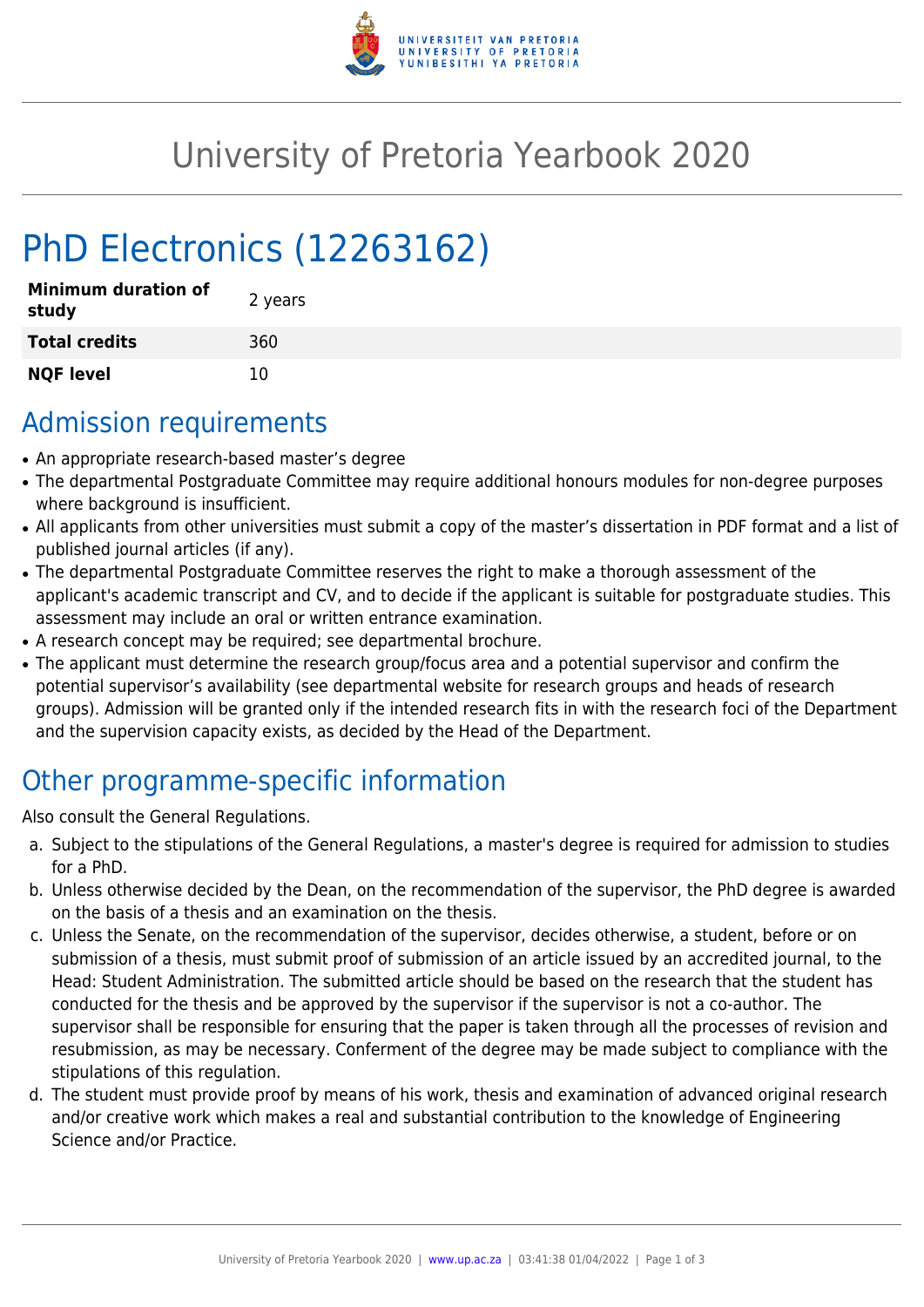

## Curriculum: Year 1

**Minimum credits: 360**

#### **Core modules**

[Thesis: Electronics 991](https://www.up.ac.za/yearbooks/2020/modules/view/EIN 991) (EIN 991) - Credits: 360.00